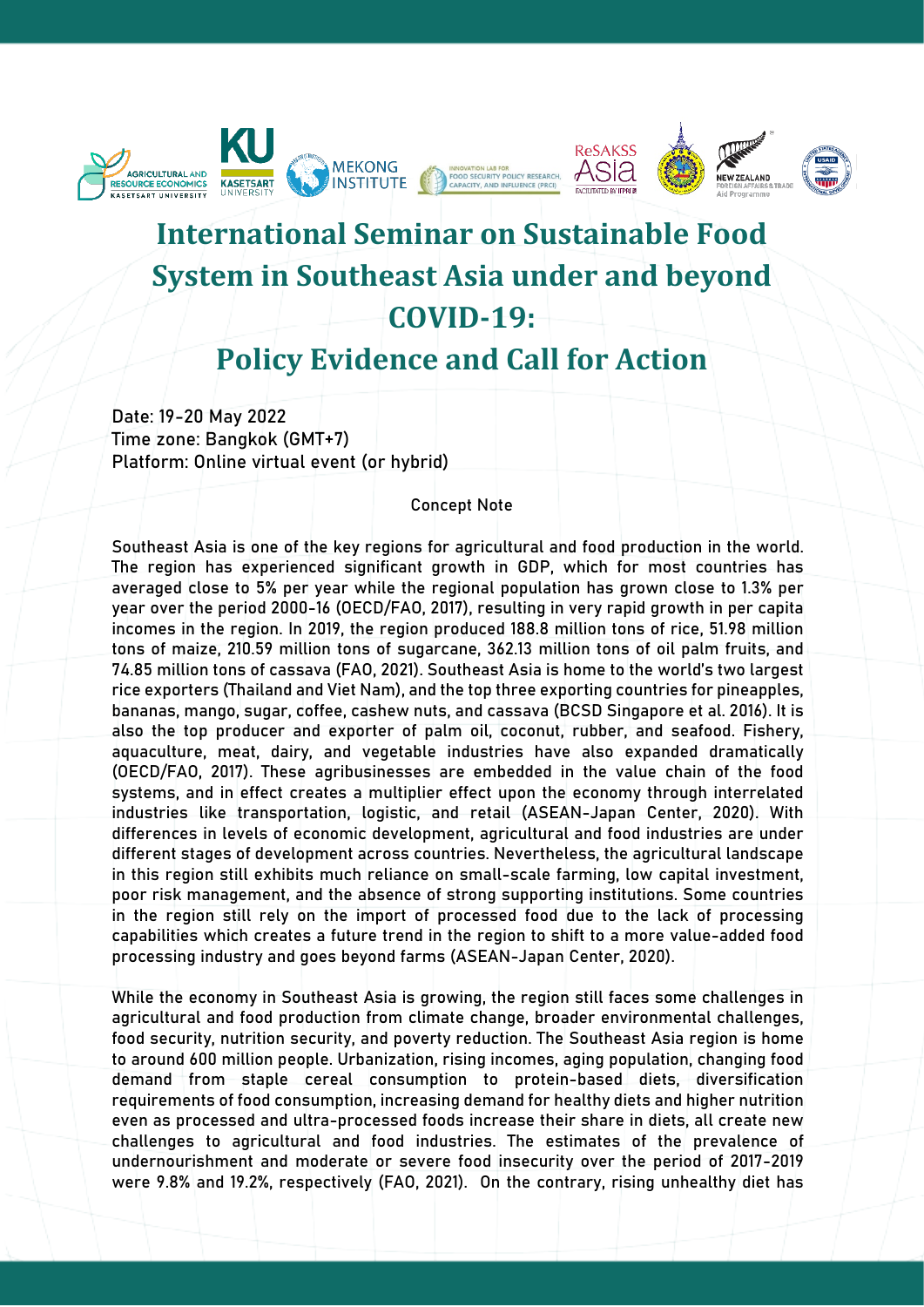caused obesity and overweight problems in several countries (WHO, 2021).

With many challenges facing the food systems, a common understanding of the concept of food systems is needed. The UN Food Systems Summit proposed a practical understanding of the concept focusing on promoting sustainable development goals, assisting policymakers, and stressing the importance of interconnectivity both within the food systems and related systems such as health, energy, and ecology. In this regard, food systems should not be viewed in isolation and should be addressed holistically (For example, the problem like malnutrition rests upon poverty and causes health issues). The UN Food Systems Summit also proposed 5 action tracks to address problems holistically (Von Braun et al., 2021):

- 1.) Ensuring Access to Safe and Nutritious Food for All
- 2.) Shifting to Sustainable Consumption Patterns
- 3.) Boosting Nature-Positive Production at Sufficient Scale
- 4.) Advancing Equitable Livelihoods and Value Distribution
- 5.) Building Resilience to Vulnerabilities, Shocks, and Stresses

Food systems transformation is at the center stage of sustainable development due to its interaction with various global issues such as malnutrition, chronic disease, poverty, environmental degradation, and climate changes. A recent study on food systems transformation suggested that to address the problem of food insecurities and malnutrition sustainably the topics such as reinventing agriculture, healthy diets, climate change, and evidence-based policy should be the main priorities (Kenedy et al., 2021).

The recent COVID-19 Pandemic is one of the prime examples of food systems shock and the importance of food systems resilience. Recent studies on the COVID-19 impact on ASEAN food systems have shown that the pandemic has affected several spheres of food system transformation including labor mobility, on-farm, and off-farm income and employment, and the increasing need for safe and healthy foods. These effects placed constraints that could escalate into developmental issues such as malnutrition and debt on the region (APFC and ASEAN, 2021; Boughton et al., 2021). These changes occur both to the supply and the demand side from the way businesses are conducted to the altered consumer choices. Technologies such as online payment and delivery services were utilized to address the issues surrounding the pandemic. COVID-19 outbreak stressed the significance and need for the region to implement an evidence-based policy for food system transformation in order to create a food securities program that is sustainable and resilient. This created the need for further studies and discussions which could act as a basis for policymakers' decisions. Transformation towards a sustainable food system thus requires more attention on policy and programmatic responses that recognizes challenges and new evidence related to emerging issues such as healthy diet, traceability of food origin, information management, application of digital technology, enabling e-commerce, and logistics and trade.

Several efforts have focused on achieving food system transformation in the Southeast Asia region. Sustainable agriculture and food system became key objectives following the UN sustainable development goals (SDGs) in the region. In particular, ASEAN has a shared vision to promote competitive, inclusive, resilient, and sustainable Food, Agriculture, and Forestry (FAF) sector for 2025 goals (ASEAN Secretariat, 2015). In addition, promoting responsible growth and investment in food and agriculture, developing and supporting bio-based economy, circular economy, and green economy, inclusive agriculture are emerging as key strategic areas in the region. Given that Southeast Asia is an important region for agricultural and food production, facing challenges post-COVID-19 would require updated and evidence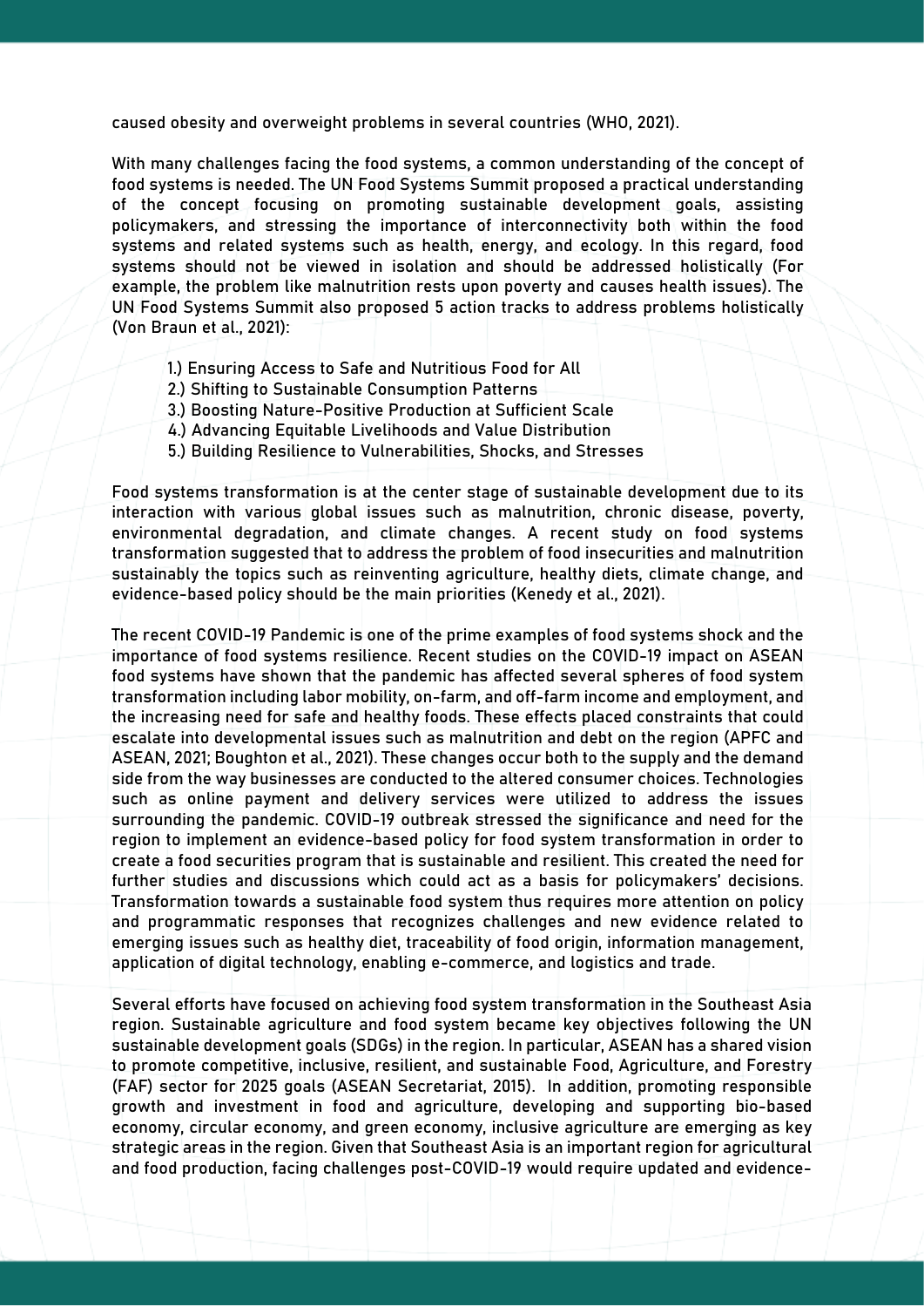based information to provide insights on the issues and challenges to ensure that actions regulations, policy implementation, capacity development would be facilitated. The policy responses and the actions should be guided by the recent evidence and the outcomes of the United Nations Food System Summit in September 2021.

Thematic sessions

- 1. Boosting sustainable production
- 2. Building resilience to vulnerabilities, shocks, and stress
- 3. Promoting safe, nutritious, and sustainable consumption
- 4. Food system profile and policy

### **Objectives**

Department of Agricultural and Resource Economics at Kasetsart University plans to organize an international seminar focusing on Southeast Asia sustainable food system issues to share knowledge and information from evidenced-based research to provide policy recommendations to promote high-quality research, education, and effective capacity development in Southeast Asia. Key objectives of the seminar are as follows:

- To promote research-based and evidence-based knowledge sharing among academic and research institutions and policymakers in Southeast Asia
- To provide strategic and effective ways to advocate policy recommendations to support the transition towards a post-COVID-19 sustainable food system
- To identify possible areas for collaborative research projects and partnership opportunities and discussion on ways to establish a regional knowledge network on post-COVID-19 sustainable food system

### Expected Outcome

The presentations and discussions will be documented in the form of a Manifesto presenting a vision of research and policy recommendations. The key outputs of the seminar will include policy briefs for consideration by stakeholders as a basis for policy actions. The outputs of this seminar will feed into the manifesto and eventually be disseminated to policymakers. In addition, new opportunities for regional knowledge network for collaborative research and capacity development is expected.

#### **Participants**

Selected regional representatives including academic institutions, research institutions, national and international outreach institutions, non-governmental organizations, civil society, as well as policymakers from Southeast Asia.

## **Organizers**

Department of Agricultural and Resource Economics, Kasetsart University; Mekong Institute; Feed the Future Innovation Lab for Food Security Policy Research, Capacity, and Influence (PRCI), Michigan State University; and Regional Strategic Analysis and Knowledge Support System (ReSAKSS-Asia), International Food Policy Research Institute (IFPRI), and Agricultural Economics Society of Thailand under Royal Patronage (AEST)

Sponsors: